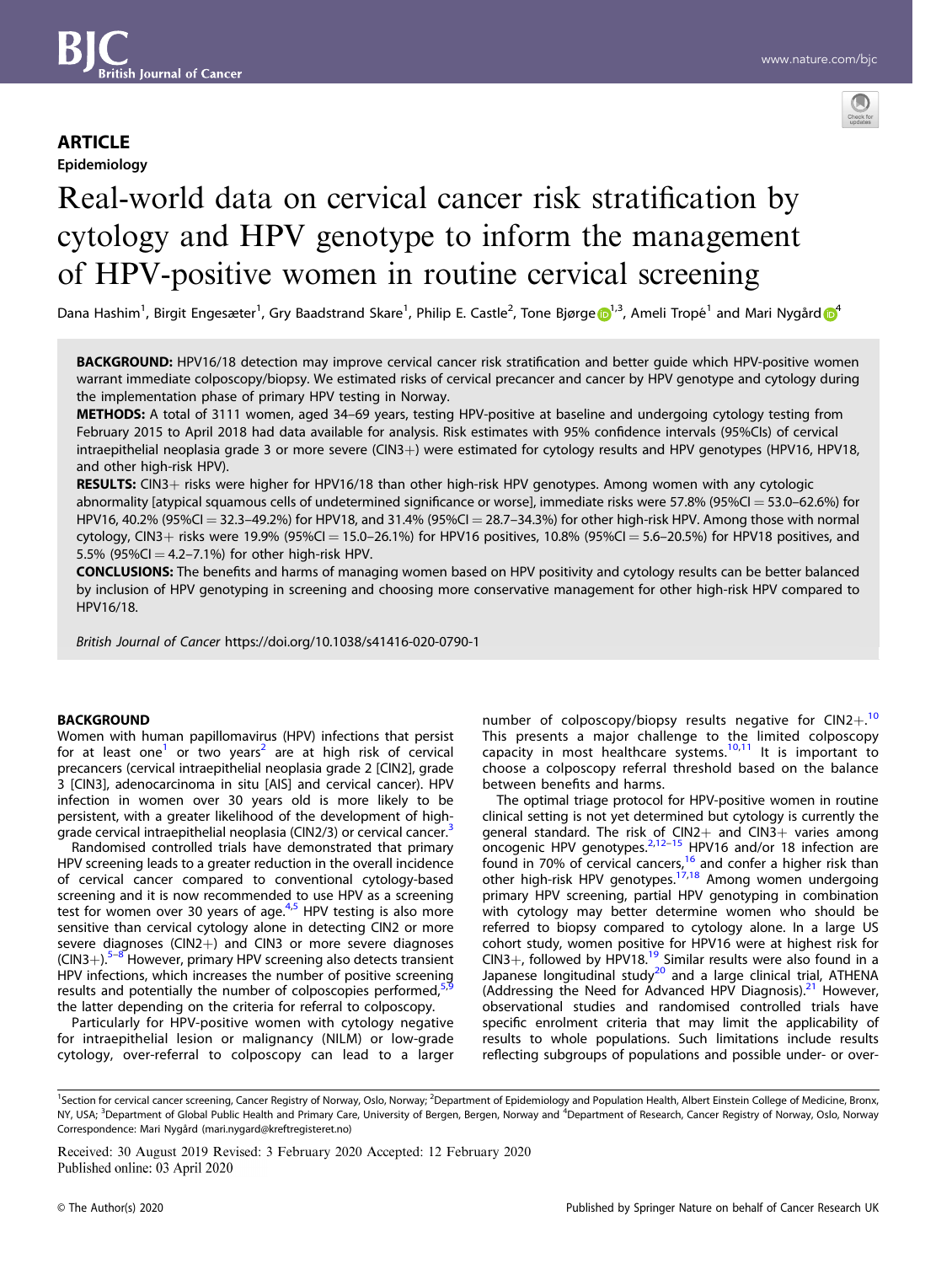<span id="page-1-0"></span> $\overline{2}$ 

estimation of outcomes due to censoring and aggressive followup.<sup>21,22</sup> Risk assessments using real-world or population-based data is needed to ensure "equal management for equal risk" for referral to colposcopy for populations with different patterns of care, compliance, testing, rescreening intervals, and risk factors.[12,23](#page-7-0) Consequently, national screening programs should evaluate and calibrate their screening algorithms based on accepted cervical cancer risk threshold for referring to colposcopy and based on the population's real-world screening data and capacity.

The Norwegian Cervical Cancer Screening Program (NCCSP) requires data generated within Norway using a real-world population base to modify national screening guidelines. This study aimed to estimate  $CIN3+$  and  $CIN2+$  risks by combinations of HPV16, HPV18, and other high-risk genotypes and cytological results among women in the Norwegian cervical cancer screening population.

### **METHODS**

#### **Participants**

Women aged 34–69 years and living in four Norwegian counties (Sør- and Nord-Trøndelag, Hordaland and Rogaland), were pseudo-randomly assigned by birthday to undergo 5-yearly primary HPV screening or continue to receive 3-yearly cytology screening (even or odd day of birth, respectively), from February 2015 until April 2018. $24$  An exfoliated cervical specimen was collected during pelvic examination using a routinely available collection devices, usually a dry brush for collecting exfoliating cells, which was then rinsed immediately after collection into a ThinPrep (PreservCyt® Solution, Hologic, Inc., Marlborough, MA, USA) for HPV and liquid-based cytology (LBC) testing. Vials were then transported to one of three laboratories for pre-processing and evaluation. All participating laboratories followed a set of guidelines, approved by the Academic Panel for HPV screening implementation in Norway and described in the Quality Assurance Manual for the NCCSP, for allocation, conduction and follow-up of both screening strategies to unify implementation routines.

#### Laboratory testing

HPV testing. HPV testing was conducted utilising the cobas 4800 HPV test (Roche Diagnostics, Basel, Switzerland) as previously described.<sup>[24](#page-7-0)</sup> Briefly, the real-time polymerase chain reaction-based method detects 14 HPV genotypes. Results are reported separately for HPV16 and HPV18. The other 12 types (31, 33, 35, 39, 45, 51, 52, 56, 58, 59, 66, and 68) are reported concurrently as a pooled result referred to as other high-risk HPV. $25,26$  $25,26$  $25,26$ 

Cytology testing. For HPV-positive women, a baseline cytological evaluation of the cervical sample was performed at  $T_0$  the beginning of the observation period for each subject (Supplementary Fig. 1). Liquid-based cytology was reported according



Fig. 1 Flow diagram describing selection criteria of primary HPV test participants in the Norwegian Cervical Cancer Screening Program,<br>2015 to 2018. \*HPV negatives (83,601) and those 2536 HPV positives with limited followscreened towards the end of the enrolment period. Abbreviations: NILM, negative for intraepithelial lesion or malignancy; ASC-US, atypical squamous cells of undetermined significance; LSIL, low-grade squamous intraepithelial lesions, AGC, atypical glandular cells; ASC-H, atypical squamous cells, cannot rule out high-grade squamous intraepithelial lesion; HSIL, high-grade squamous intraepithelial lesions; ACIS; atypical glandular cells cervical adenocarcinoma in situ; SCC, squamous cell carcinoma.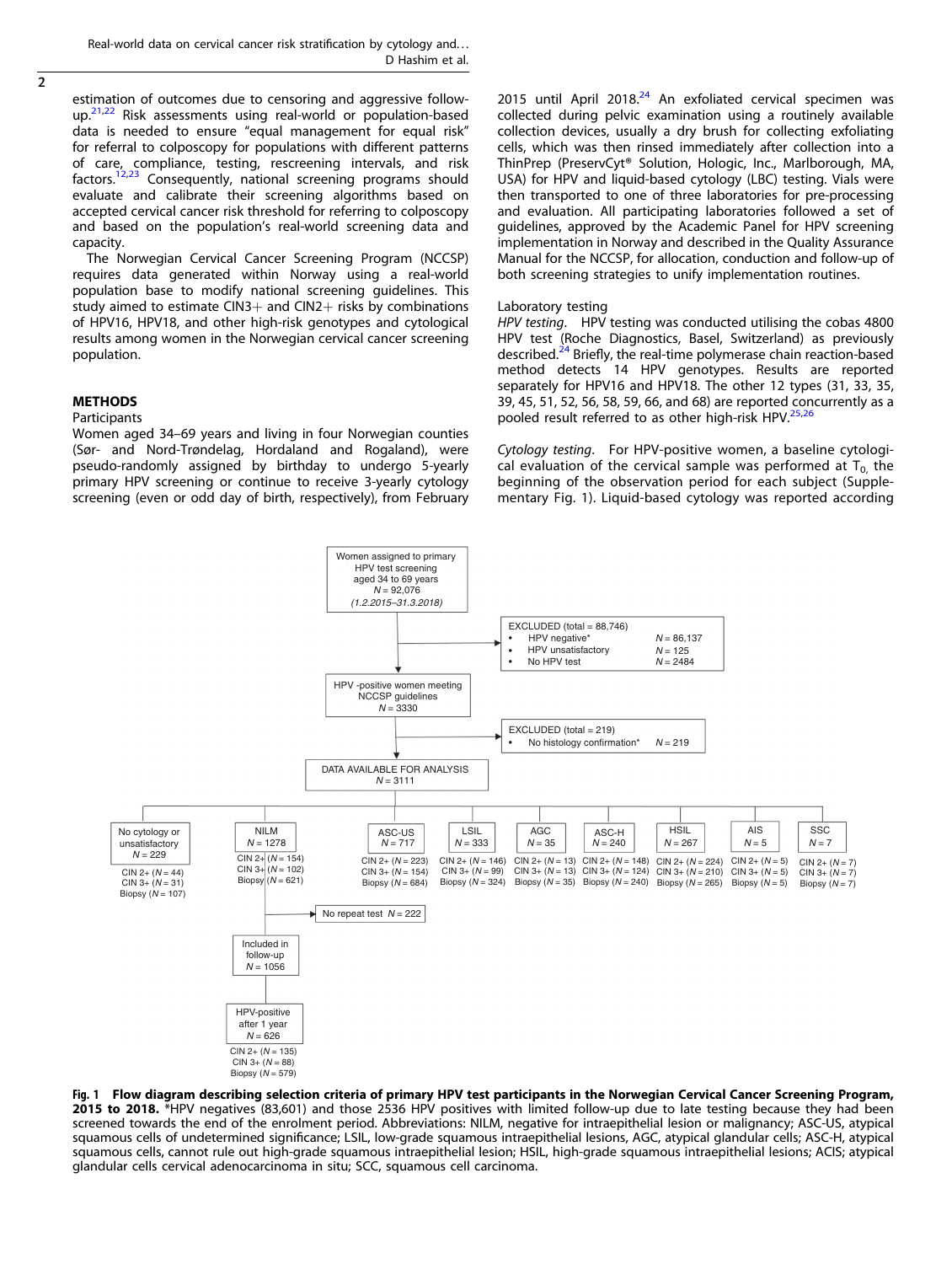<span id="page-2-0"></span>to the Bethesda system $^{27}$  $^{27}$  $^{27}$  as unsatisfactory, NILM, atypical squamous cells of undetermined significance (ASC-US), lowgrade squamous intraepithelial lesion (LSIL), atypical glandular cells of undetermined significance (AGC), atypical squamous cells-cannot exclude HSIL (ASC-H), high-grade squamous intraepithelial lesion (HSIL), adenocarcinoma in situ (AIS) and cervical carcinoma. If the cytology result was ASC-US or more severe interpretation, "immediate" colposcopy and biopsy were recommended.

If the baseline cytology test was NILM, then a 12-month follow-up period was recommended prior to repeating the HPV testing. If the repeat HPV test was positive, women were referred for colposcopy with biopsy. If the repeat HPV test was negative, then women return to routine screening and scheduled to be re-screened by HPV testing in 5 years.<sup>[28](#page-7-0)</sup>

A unique identification number, allowing identification of every legal resident in Norway, was used to link the information on cytology, HPV tests and histology at an individual level. Relevant screening results were extracted from the databases at the Cancer Registry of Norway for 92,076 women aged 34–69 years who underwent primary HPV screening with no recorded abnormal HPV-tests, cytology or histology ( $CIN2+$ ) the last two years before the baseline screening test (Fig. [1](#page-1-0)). A total of 5866 (6.4%) were HPV positive, although 2536 had been excluded due to late testing because they had been screened towards the end of the enrolment period. Exclusions were applied to women with unsatisfactory HPV test results with no repeat HPV test, HPVnegative results, and women with no histological confirmation. HPV negative women were excluded mainly because they require 5 years of follow up and the randomised implementation of HPV primary screening began in 2015. A total of 3111 HPVpositive women had complete data available for analysis that met NCCSP guidelines.

Use of Norwegian Cancer Registry data for identification and follow-up of study subjects

The Cancer Registry of Norway receives reports of cancer and precancerous lesions with compulsory central registration of cervical cytology, histology, and all HPV test results (both positive and negative), as previously described.[29](#page-7-0)–[31](#page-7-0) Histological diagnoses endpoints were CIN2+ and CIN3+ according to WHO guidelines.<sup>[32](#page-7-0)</sup>

#### Statistical analysis

Follow-up started at the date of the baseline cytology test and continued for all women until the worst histologically confirmed lesion was identified. All other observations were censored after the end of recommended follow up (9 months for HPV-positive and ASC-US or worse results or 21 months for HPV-positive and NILM results), which was according to NCCSP guidelines (Supplementary Fig. 1).

Cytology results of AGC, ASC-H, HSIL, AIS and cervical carcinoma were combined into a single "high-grade" category and LSIL and ASC-US were combined into a single "low-grade" category. HPV genotype results were categorised hierarchically according to cancer risk from highest to lowest risk: HPV16 > HPV18 > other high-risk HPV. [33](#page-7-0)-[36](#page-7-0)

Given that cervical carcinoma has a low incidence in Norway and the primary goal of cervical screening is to prevent invasive cancer, we used  $CIN3+$  risk as our primary endpoint. We emphasised results for  $CIN3+$  risk rather than  $CIN2+$  because CIN2 is unreliably determined by pathologists $37,38$  $37,38$  $37,38$  and often regresses.<sup>[39](#page-7-0),[40](#page-7-0)</sup>

CIN3+ and CIN2+ risks with 95% confidence intervals (95%CI) for each screening HPV genotype/cytology result combination were estimated using the Kaplan–Meier failure function.<sup>[41](#page-7-0)</sup> Risks of CIN2+ and CIN3+ were estimated among women with HPVpositive and ASC-US+ at 9 months and among women with HPVpositive and NILM at 21 months i.e. the baseline CIN3+  $(T_0)$  for Real-world data on cervical cancer risk stratification by cytology and. . . D Hashim et al.

|                                                                                                                                                                                                                                                                                                                                                                                                                   | Total | (%)               |      | 34-43 years 44-69 years |
|-------------------------------------------------------------------------------------------------------------------------------------------------------------------------------------------------------------------------------------------------------------------------------------------------------------------------------------------------------------------------------------------------------------------|-------|-------------------|------|-------------------------|
| HPV positive <sup>a</sup>                                                                                                                                                                                                                                                                                                                                                                                         |       |                   |      |                         |
| Total <sup>a</sup>                                                                                                                                                                                                                                                                                                                                                                                                | 3111  | 100               | 1507 | 1604                    |
| No cytology or                                                                                                                                                                                                                                                                                                                                                                                                    | 229   | 7.4               | 120  | 109                     |
| unsatisfactory                                                                                                                                                                                                                                                                                                                                                                                                    |       |                   |      |                         |
| <b>NILM</b>                                                                                                                                                                                                                                                                                                                                                                                                       | 1278  | 41.1              | 545  | 733                     |
| Had repeat HPV test <sup>b</sup>                                                                                                                                                                                                                                                                                                                                                                                  | 626   | $49.0^{b}$        | 262  | 364                     |
| ASC-US                                                                                                                                                                                                                                                                                                                                                                                                            | 717   | 23.0              | 329  | 388                     |
| LSIL                                                                                                                                                                                                                                                                                                                                                                                                              | 333   | 10.7              | 190  | 143                     |
| High-grade <sup>c</sup>                                                                                                                                                                                                                                                                                                                                                                                           | 554   | 17.8              | 323  | 231                     |
| <b>HPV 16</b>                                                                                                                                                                                                                                                                                                                                                                                                     |       |                   |      |                         |
| <b>Total</b>                                                                                                                                                                                                                                                                                                                                                                                                      | 650   | 100               | 365  | 285                     |
| No cytology or<br>unsatisfactory                                                                                                                                                                                                                                                                                                                                                                                  | 49    | 7.5               | 25   | 24                      |
| <b>NILM</b>                                                                                                                                                                                                                                                                                                                                                                                                       | 201   | 30.9              | 99   | 102                     |
| Had repeat HPV test <sup>b</sup>                                                                                                                                                                                                                                                                                                                                                                                  | 116   | 57.7 <sup>b</sup> | 63   | 53                      |
| ASC-US                                                                                                                                                                                                                                                                                                                                                                                                            | 132   | 20.3              | 67   | 65                      |
| LSIL                                                                                                                                                                                                                                                                                                                                                                                                              | 79    | 12.2              | 55   | 24                      |
| High-grade <sup>c</sup>                                                                                                                                                                                                                                                                                                                                                                                           | 189   | 29.1              | 119  | 70                      |
| <b>HPV 18</b>                                                                                                                                                                                                                                                                                                                                                                                                     |       |                   |      |                         |
| Total                                                                                                                                                                                                                                                                                                                                                                                                             | 221   | 100               | 119  | 102                     |
| No cytology or<br>unsatisfactory                                                                                                                                                                                                                                                                                                                                                                                  | 20    | 9.0               | 13   | 7                       |
| <b>NILM</b>                                                                                                                                                                                                                                                                                                                                                                                                       | 74    | 33.5              | 33   | 41                      |
| Had repeat HPV test <sup>b</sup>                                                                                                                                                                                                                                                                                                                                                                                  | 43    | $58.1^{b}$        | 19   | 24                      |
| ASC-US                                                                                                                                                                                                                                                                                                                                                                                                            | 53    | 24.0              | 29   | 24                      |
| LSIL                                                                                                                                                                                                                                                                                                                                                                                                              | 22    | 10.0              | 11   | 11                      |
| High-grade <sup>c</sup>                                                                                                                                                                                                                                                                                                                                                                                           | 52    | 23.5              | 33   | 19                      |
| HPV other high risk <sup>d</sup>                                                                                                                                                                                                                                                                                                                                                                                  |       |                   |      |                         |
| <b>Total</b>                                                                                                                                                                                                                                                                                                                                                                                                      | 2148  | 100               | 975  | 1173                    |
| No cytology or<br>unsatisfactory                                                                                                                                                                                                                                                                                                                                                                                  | 150   | 7.0               | 77   | 73                      |
| <b>NILM</b>                                                                                                                                                                                                                                                                                                                                                                                                       | 981   | 45.7              | 403  | 578                     |
| Had repeat HPV test <sup>b</sup>                                                                                                                                                                                                                                                                                                                                                                                  | 456   | $46.5^{b}$        | 174  | 282                     |
| ASC-US                                                                                                                                                                                                                                                                                                                                                                                                            | 498   | 23.2              | 214  | 284                     |
| LSIL                                                                                                                                                                                                                                                                                                                                                                                                              | 225   | 10.5              | 120  | 105                     |
| High-grade <sup>c</sup>                                                                                                                                                                                                                                                                                                                                                                                           | 294   | 13.7              | 161  | 133                     |
| CIN cervical intraepithelial neoplasia, NILM negative for intraepithelial<br>lesion or malignancy, ASC-US atypical squamous cells of undetermined<br>significance, LSIL low grade squamous intraepithelial lesions.<br><sup>a</sup> Total includes 92 (3.0%) women who were not genotyped.<br><sup>b</sup> Percentage is calculated as percent of those with NILM test who were<br>positive upon repeat HPV test. |       |                   |      |                         |

<sup>c</sup>Includes AGC, ASC-H, HSIL, and cancer.

d Includes HPV types 31, 33, 35, 39, 45, 51, 52, 56, 58, 59, 66, and 68.

those referred immediately to colposcopy and the subsequent  $CIN3+$  risk for those undergoing follow-up HPV testing for a second time after 12 months, as per NCCSP. In the follow-up after 12 months, 222 (17%) out of 1278 HPV-positive and NILM women did not come to the second round of screening. We also compared risks for younger (35–43 years) and older (44–69 years) women stratified by the median age of the screened women, using the log-rank test of equality for failure functions to test for significant differences by age. $42$  All statistical analyses were done using STATA statistical software: release 15 (College Station, TX: StataCorp LLC).

3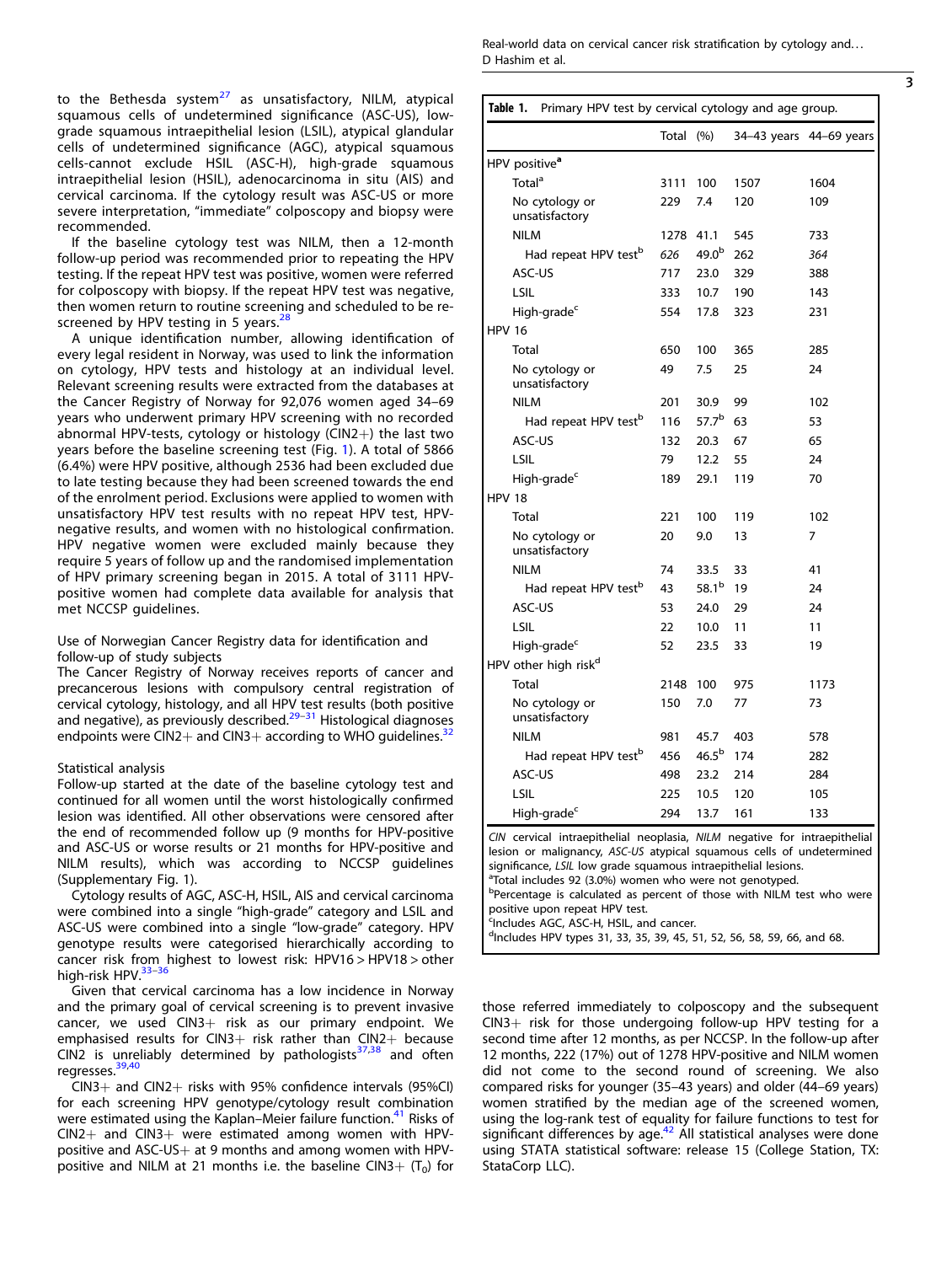<span id="page-3-0"></span> $\overline{4}$ 

|                                  |       | $CIN3+$     |      |       |      | $CIN$ 2+  |      |       |      |
|----------------------------------|-------|-------------|------|-------|------|-----------|------|-------|------|
|                                  | Total | $N$ (cases) | Risk | 95%CI |      | N (cases) | Risk | 95%CI |      |
| All HPV positive <sup>a</sup>    |       |             |      |       |      |           |      |       |      |
| ASC-US                           | 717   | 154         | 21.5 | 18.7  | 24.7 | 223       | 31.1 | 27.9  | 34.6 |
| LSIL                             | 333   | 99          | 29.7 | 25.2  | 35.0 | 146       | 43.8 | 38.7  | 49.4 |
| High-grade <sup>b</sup>          | 554   | 359         | 64.8 | 60.9  | 68.8 | 397       | 71.7 | 67.9  | 75.4 |
| $\geq$ ASC-US                    | 1604  | 612         | 38.2 | 35.8  | 40.6 | 766       | 47.8 | 45.3  | 50.2 |
| <b>HPV16</b>                     |       |             |      |       |      |           |      |       |      |
| ASC-US                           | 132   | 51          | 38.6 | 30.9  | 47.5 | 63        | 47.7 | 39.6  | 56.6 |
| LSIL                             | 79    | 37          | 46.8 | 36.6  | 58.4 | 49        | 62.0 | 51.5  | 72.6 |
| High-grade                       | 189   | 143         | 75.7 | 69.4  | 81.5 | 153       | 81.0 | 75.1  | 86.2 |
| $\geq$ ASC-US                    | 400   | 231         | 57.8 | 53.0  | 62.6 | 265       | 66.3 | 61.6  | 70.9 |
| HPV18                            |       |             |      |       |      |           |      |       |      |
| ASC-US                           | 53    | 11          | 20.8 | 12.1  | 34.3 | 18        | 34.0 | 22.9  | 48.4 |
| <b>LSIL</b>                      | 22    | 6           | 27.3 | 13.3  | 50.9 | 11        | 50.0 | 31.6  | 71.8 |
| High-grade                       | 52    | 34          | 65.4 | 52.6  | 77.9 | 38        | 73.1 | 60.7  | 84.2 |
| ≥ASC-US                          | 127   | 51          | 40.2 | 32.3  | 49.2 | 67        | 52.8 | 44.4  | 61.6 |
| Other high-risk HPV <sup>c</sup> |       |             |      |       |      |           |      |       |      |
| ASC-US                           | 498   | 90          | 18.1 | 15.0  | 21.7 | 138       | 27.7 | 24.0  | 31.9 |
| LSIL                             | 225   | 55          | 24.4 | 19.4  | 30.6 | 84        | 37.3 | 31.4  | 44.0 |
| High-grade                       | 294   | 174         | 59.2 | 53.6  | 64.8 | 198       | 67.4 | 62.0  | 72.6 |
| ≥ASC-US                          | 1017  | 319         | 31.4 | 28.7  | 34.3 | 420       | 41.3 | 38.4  | 44.4 |

CIN cervical intraepithelial neoplasia, CI confidence interval, ASC-US atypical squamous cells of undetermined significance, LSIL low grade squamous intraepithelial lesions.

<sup>a</sup>Includes all HPV-positive persons with ≥ ASC-US cytology, including 60 not HPV genotyped.<br>PHigh arade includes AGC ASC H HSIL and cancer

<sup>b</sup>High grade includes AGC, ASC-H, HSIL, and cancer.

c Includes HPV types 31, 33, 35, 39, 45, 51, 52, 56, 58, 59, 66, and 68.



**Fig. 2 Risk of CIN3**+ **by low-grade and high-grade cytology for 34–43 and 44–69 years old women by HPV genotype. (a)** HPV16 genotype,<br>(**b**) HPV18 genotype, (**c**) other high-risk HPV genotype. High grade: AGC, ASC-H, HSIL risk HPV genotype includes 31, 33, 35, 39, 45, 51, 52, 56, 58, 59, 66, 68. Abbreviations: ASC-US, atypical squamous cells of undetermined significance; LSIL, low-grade squamous intraepithelial lesions, AGC, atypical glandular cells; ASC-H, atypical squamous cells, cannot rule out high-grade squamous intraepithelial lesion; HSIL, high-grade squamous intraepithelial lesions; ACIS; atypical glandular cells Cervical adenocarcinoma in situ; SCC, squamous cell carcinoma.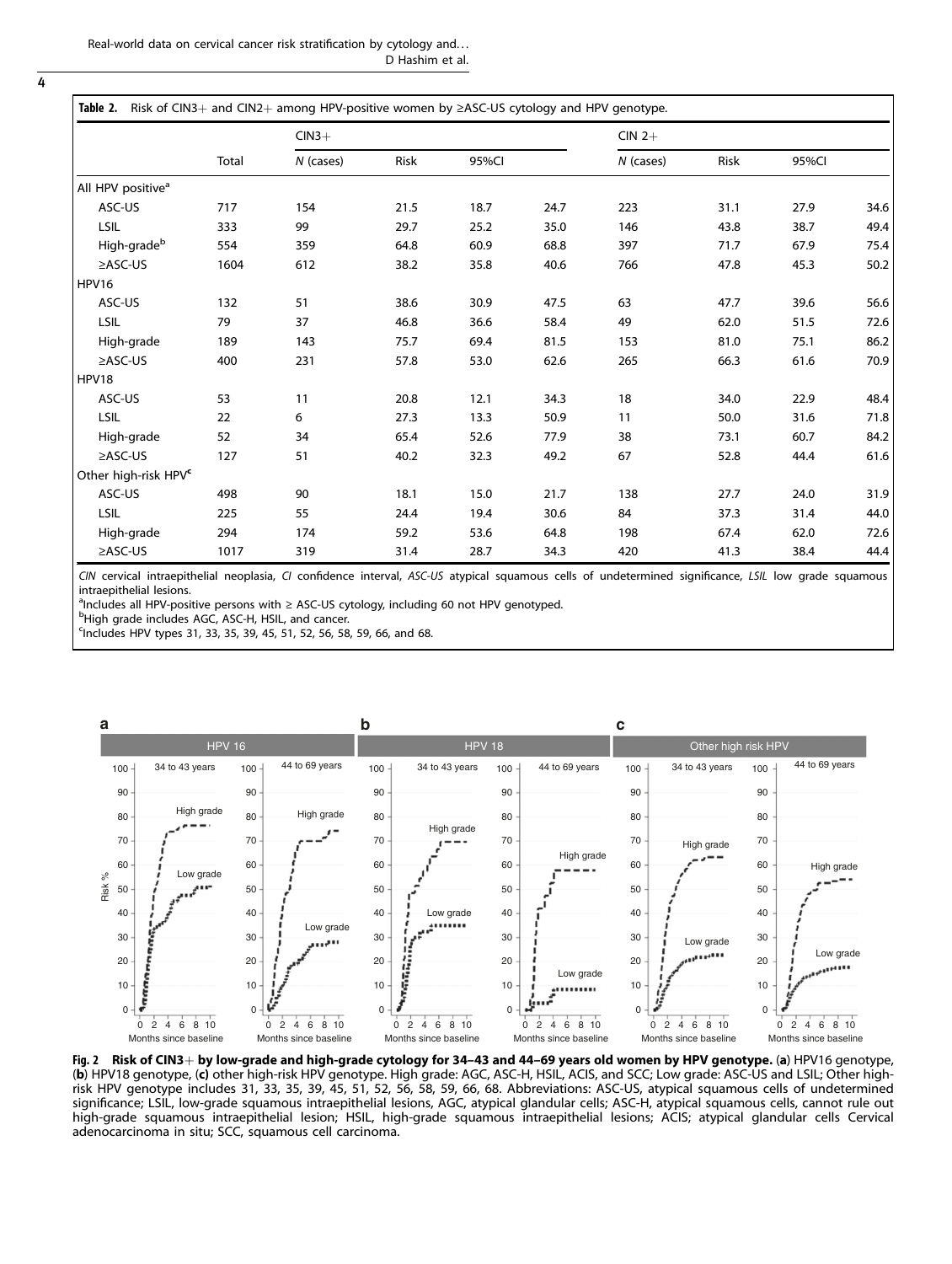Table 3. Risk of CIN3+ and CIN2+ among HPV-positive women with NILM cytology by HPV genotype at baseline screening until regular follow-up of 21 months.

|                                  |       | $CIN3+$     |      |       |      | $CIN2+$   |      |       |      |
|----------------------------------|-------|-------------|------|-------|------|-----------|------|-------|------|
|                                  | Total | $N$ (cases) | Risk | 95%CI |      | N (cases) | Risk | 95%CI |      |
| Baseline HPV Result              |       |             |      |       |      |           |      |       |      |
| HPV-positive <sup>a</sup>        | 1278  | 102         | 8.0  | 6.6   | 9.6  | 154       | 12.1 | 10.4  | 14.0 |
| HPV16                            | 201   | 40          | 19.9 | 15.0  | 26.1 | 49        | 24.4 | 19.0  | 30.9 |
| HPV18                            | 74    | 8           | 10.8 | 5.6   | 20.5 | 12        | 16.2 | 9.6   | 26.8 |
| Other high-risk HPV <sup>b</sup> | 981   | 54          | 5.5  | 4.2   | 7.1  | 92        | 9.4  | 7.7   | 11.4 |

CIN cervical intraepithelial neoplasia, CI confidence interval, NILM negative for intraepithelial lesion or malignancy.

<sup>a</sup>Includes all HPV-positive persons with NILM cytology, including 22 not HPV genotyped.

b<sub>Includes</sub> HPV types 31, 33, 35, 39, 45, 51, 52, 56, 58, 59, 66, and 68.

#### RESULTS

Testing Results

HPV genotype and cytology counts are given for all HPV-positive women, overall and stratified by median age (Table [1](#page-2-0)). Categorising HPV-positive women hierarchically based on genotype, 650 (20.8%) women were HPV16 positive, 221 (7.1%) were HPV18 positive, and 2148 (69.0%) were positive for other high-risk HPV; and 92 (3.0%) for whom no HPV genotype details were recorded; these were included in the overall HPV positive category. There was an increasing percentage of HPV-positive women with highgrade cytology with increasing cancer risk allocated to the individual HPV genotype ( $P_{trend}$  < 0.001). Older women were more likely to have a NILM cytology than younger women  $(P < 0.001)$ .

The overall cumulative  $CIN3+$  risk after testing HPV-positive, regardless of cytologic interpretation or HPV genotype, was 23.9% (95%CI = 22.7-24.3%;  $n = 745$ ) and CIN2+ risk was 30.0%  $(95\%CI = 30.1 - 33.4\%; n = 964)$  (data not shown).

Risks among HPV-positive women referred immediately to colposcopy (ASC-US or worse cytology)

The CIN3+ risk for HPV-positive women with any abnormal cytology, ASC-US or more severe (≥ASC-US) cytology was 38.2%  $(95\%CI = 35.8 - 40.6\%).$ 

 $CIN3+$  and  $CIN2+$  risks for pairwise combinations of HPV and ≥ASC-US categories are shown in Table [2.](#page-3-0) Women with HPV16 positive high-grade cytology were at the highest risk of  $CIN3+$  $(75.7\%$ ,  $95\%$ CI = 69.4–81.5%) and CIN2+  $(81.0\%$ ,  $95\%$ CI = 75.1–86.2%). By comparison, women with other high-risk HPVpositive ASC-US cytology were at the lowest risk of CIN3+ (18.1%, 95%CI = 15.0-21.7%) and CIN2+ (27.7%, 95%CI = 24.0-31.9%).

Stratified on the median screening age of 44 years (IQR: 38–52 years), overall CIN3+ risk was higher for younger women (34-43 years) (30.6%; 95%Cl = 28.3-33.2%;  $n = 457$ ) compared to older women (44–69 years) (18.1%;  $95\%$ Cl = 16.3–20.9%;  $n = 288$ ) (P < 0.001). Figure [2](#page-3-0) show risks of CIN3+ for HPV genotype and highgrade versus low-grade cytology. Within each age group, higher risk HPV and more severe cytologic categories independently increased the CIN3+ risk. Younger women were at higher CIN3+ risk than older women but the differences were only significant for all HPV-positive ASC-US (27.7%, vs. 16.2%, P < 0.001) and HPV16 positive ASC-US (47.8%, vs 29.2%,  $P = 0.02$ ) and LSIL (35.2%, vs. 26.1%,  $P = 0.01$ ) (data not shown).

## Risks among HPV-positive women with NILM cytology

Women positive for HPV16/18 with NILM cytology had higher CIN3+ risk compared to women positive for other high-risk HPV with NILM cytology.  $CIN3+$  risk by HPV genotype for NILM were 19.9% (95%CI = 15.0–26.1%) for HPV16, 10.8% (95%CI = 5.6– 20.5%) for HPV18 and 5.5% (95%CI =  $4.2-7.1$ %) for other high-risk HPV (Table 3).

Among those women with HPV-positive and NILM cytology results, 626 (49.0%) re-tested HPV positive in a year. Among those who repeatedly tested HPV-positive, most (539 of 564, 95.6%) were positive for the same HPV genotype. Twelve-month CIN3+ risks were 29.5% (95%CI  $=$  21.8–39.3%) among women who twice tested HPV16 positive, 15.6% (95%CI  $= 6.8 - 33.5$ %) among women who twice tested HPV18 positive, and 10.2% (95%CI =  $7.7-13.6%$ ) among women who twice tested positive for other high-risk HPV (Table [4\)](#page-5-0). By comparison, the CIN3+ risk for twice testing high-risk HPV positive, regardless of specific HPV results, was 14.0% (95%  $CI = 11.4 - 17.2%$ ).

Among women with an HPV-positive/NILM result at baseline, those aged 34–43 years had a higher CIN3 $+$  risk overall (11.9%; 95%  $Cl = 9.1 - 14.0\%$ ) than women aged 44-69 years (4.8%; 95%Cl = [3](#page-6-0).4–6.7%) ( $P < 0.001$ ) (Figure 3 and Supplementary Table 1). By HPV genotype, the risk between the two age groups were different for other high-risk HPV only ( $P < 0.001$ ). When stratified for age, the results among HPV genotypes upon second HPV testing also were only significantly different among women who were overall HPV positive and women  $(P < 0.001)$  who were other high-risk HPV positive ( $P < 0.001$ ). All other persistent HPV genotypes had  $P$ -values greater than 0.05 (data not shown).

#### **DISCUSSION**

For combinations of HPV-genotype and cytology results using real-world screening data in Norway, women who tested positive for HPV16 and/or HPV18 genotype had a higher risk of CIN3+ and CIN2+ compared with women who tested positive for other highrisk. This was found across every cytologic result. Women, who tested positive for HPV16 and/or HPV18 and ≥ASC-US had a higher risk for CIN3+ and CIN2+, and should be referred for immediate colposcopy. The benefits and harms of managing women based on HPV positivity and cytology results can be better balanced by managing women with other high-risk HPV (not HPV16 or HPV18) and low-grade cytology (ASC-US or LSIL) with surveillance.

In Norway, cervical cancer management has been based on results from cervical cytology primary screening.<sup>[28](#page-7-0)</sup> The switch to the more sensitive HPV test as the primary screening test can lead to over-referral to colposcopy, again leading to increased likelihood of morbidity.<sup>[43](#page-8-0)–[45](#page-8-0)</sup> Although an HPV positive result alone does confer a high risk of cervical precancer and cancer compared to a negative result, not all HPV genotypes are equally likely to persist<sup>[46](#page-8-0)</sup> or develop into precancer or cancer.<sup>1</sup>

To increase the accuracy of the HPV screening, a cytological evaluation of HPV positives with divergent clinical management at threshold ASC-US+ has been recommended internationally. Although the Bethesda classification provide criteria for cytological definitions universally, systematic differences between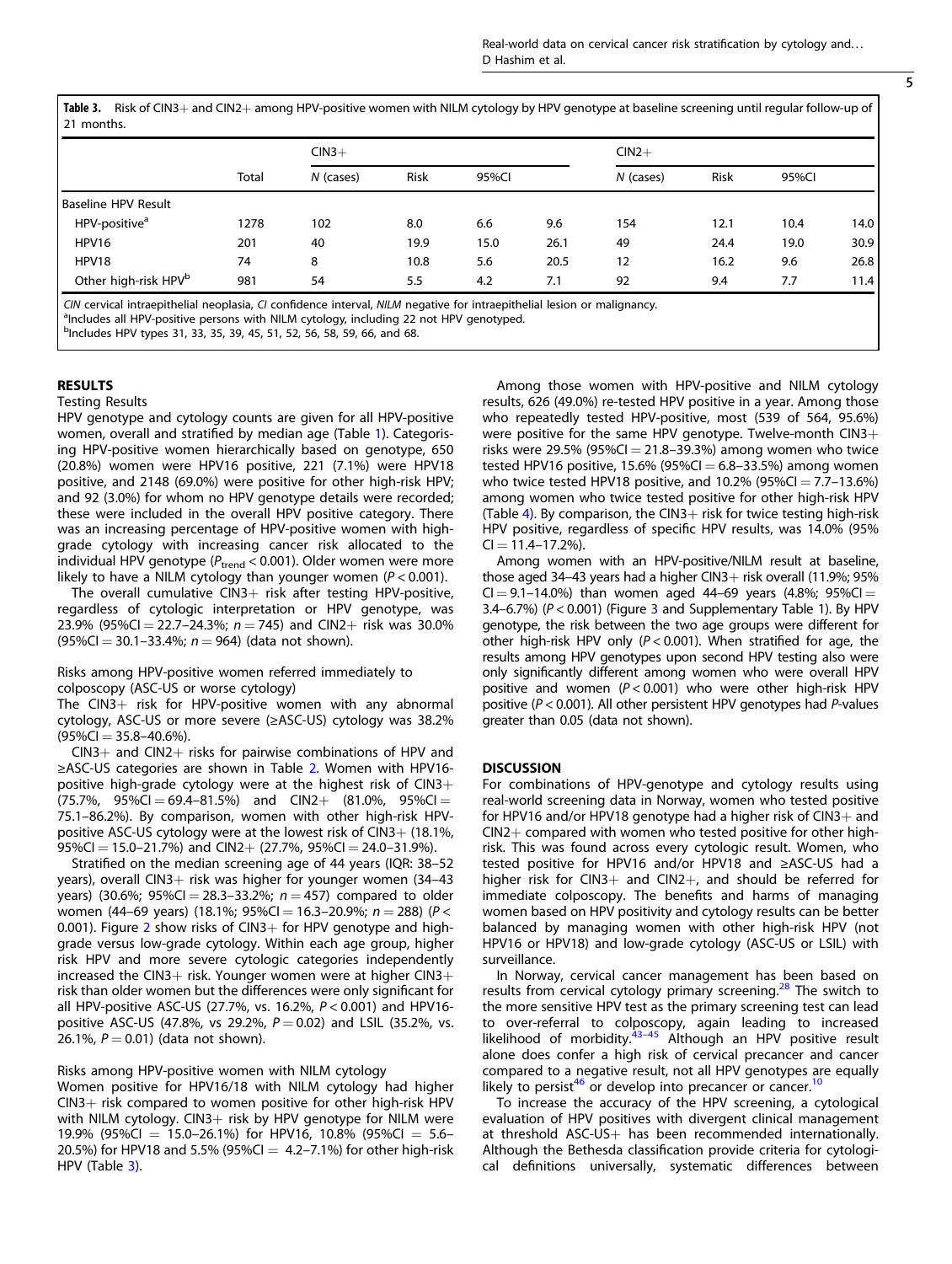Real-world data on cervical cancer risk stratification by cytology and. . . D Hashim et al.

> pathology reviewers and countries has been reported in replicat- $\frac{1}{2}$  ing cytological results.<sup>[47](#page-8-0)</sup> These differences might explain variation in reported proportion of those with  $ASC-US + cytoloq$  (range  $27-46\%$ ).<sup>48–[50](#page-8-0)</sup> Inter-laboratory differences for cytology results, are commonly observed in Norway, suggesting further that locally agreed diagnostic criteria and routines are applied. $51$  HPV testing in screening, however, demonstrated an excellent agreement<br>between labs,<sup>[24](#page-7-0)</sup> suggesting wider application of molecular testing in the follow-up. Our study demonstrate that HPV genotyping provides further risk stratification and reduces an over-referral of all women who have an HPV positive and low-grade or NILM cytology result to colposcopy and biopsy.

> To avoid an over-referral of all women who have an HPV positive and low-grade or NILM cytology result to colposcopy and biopsy, HPV genotyping provides further risk stratification.

> The present analysis of HPV genotypes show consistent results with the POBASCAM and ATHENA trials, which showed higher precancer and cancer risk among HPV16/18 positive women (without cytology testing).[34](#page-7-0)[,52](#page-8-0),[53](#page-8-0) With cytology testing included, the Portland-Kaiser study, a large cohort of ~20,000 women, found that HPV16 had a 2.7 times higher risk of precancer and cancer compared to other HPV genotypes across all cytology results. $54$

> Among women with baseline cytology of NILM and an HPV genotype of HPV16, 18, or other high-risk HPV type, women who continue to test positive for the same HPV genotype upon two screening rounds had an elevated risk compared to those with whole sub-cohort of women with HPV-positive and NILM cytology result at baseline. CIN3+ risk was highest for women with persistent HPV16 positive results (30%) and lowest for persistent other high-risk HPV-positive results (10%), indicating that the most of the 14% CIN3+ risk for women with NILM cytology and repeat HPV-positive test is due to persistent HPV16 infection. Similarly, an English pilot study found that HPV 16/18 triage of persistently high-risk HPV-positive and cytological negative women 12 months after primary screening added very little in terms of a clinical benefit such as additional detection of CIN2+ after baseline HPV genotyping.<sup>55</sup> It must be noted that, in this analysis, sample sizes among women testing for two different HPV genotypes upon repeat testing were small [i.e. HPV18 followed up by other highrisk HPV positivity ( $n = 4$ )]. Thus, these findings require replication in larger populations.

> The conclusions drawn from the genotype results for the Norwegian HPV screening implementation provide the basis for "equal management for equal benchmark risk" approach as performed in the US and certain European countries. This risk-based approach<sup>[12](#page-7-0)[,56](#page-8-0)</sup> uses a screening (HPV genotype and cytology) result as a benchmark for clinical management decisions for HPV-positive women. Based on real-world screening results from the NCCSP, the risk threshold for a colposcopy referral among HPV-positive women has been equivalent to the risk for other high-risk HPV and LSIL result or  $\sim$ 37.3% for CIN2+ and 24.4% for CIN3+. Women above this threshold, such as those with high-grade cytologic abnormalities or low-grade cytologic abnormalities and test HPV16 or HPV18 positive, should immediately be referred to colposcopy and biopsy. Women with one of these risk markers, other high-risk HPV positive with low-grade cytologic abnormalities or test HPV16 or HPV18 positive with NILM have a risk for  $CIN3+$  below 24.4% and can be re-tested in 12 months. Women with neither marker, i.e., NILM cytology and positive for other high-risk HPV, can be retested in 24 months as they have less than half the precancer and cancer risk of women with one of these risk markers.

> This analysis focuses on immediate risks of  $CIN3+$  by HPV genotype, including results for women with  $HPV+$  and NILM cytology on their baseline test that are retested after one year. The negative predictive value of this follow-up regimen can be confirmed in long-term follow-up only. The relative rank order between the risk groups observed in this study is consistent with

|                                                                                                                                                                                                                                                                                                                                                                                                                                            |             |     |      | 12-month-year follow-up HPV test results |           |    |      |                     |                                                                                               |     |      |                         |            |                  |      |                                         |
|--------------------------------------------------------------------------------------------------------------------------------------------------------------------------------------------------------------------------------------------------------------------------------------------------------------------------------------------------------------------------------------------------------------------------------------------|-------------|-----|------|------------------------------------------|-----------|----|------|---------------------|-----------------------------------------------------------------------------------------------|-----|------|-------------------------|------------|------------------|------|-----------------------------------------|
|                                                                                                                                                                                                                                                                                                                                                                                                                                            | <b>PV16</b> |     |      |                                          | HPV18     |    |      |                     | Other high-risk HPV                                                                           |     |      |                         | high risk) |                  |      | Any high-risk HPV (HPV16, 18, and other |
| Baseline HPV test results                                                                                                                                                                                                                                                                                                                                                                                                                  | N (cases)   |     | Risk | 95%CI                                    | N (cases) | z  | Risk | 95%CI               | N (cases)                                                                                     | ⋜   | Risk | 95%CI                   | N (cases)  | 3                | Risk | 95%CI                                   |
| PV16                                                                                                                                                                                                                                                                                                                                                                                                                                       |             | 105 |      | $29.5$ $21.8-39.3$                       |           |    |      |                     |                                                                                               |     |      |                         |            | $\frac{8}{2}$    | 28.4 | 21.9-37.9                               |
| HPV18                                                                                                                                                                                                                                                                                                                                                                                                                                      |             |     |      |                                          |           |    | 15.6 | 6.8-33.5            |                                                                                               |     | 25.0 | $4.0 - 87.2$            |            | 36               | 16.7 | $7.9 - 33.4$                            |
| Other high-risk HPV                                                                                                                                                                                                                                                                                                                                                                                                                        |             |     |      |                                          |           |    | 20.0 | $3.1 - 79.6$        |                                                                                               | 402 | 10.2 | $7.6 - 13.6$            |            | 419              | 10.0 | $7.5 - 13.3$                            |
| Any high-risk HPV                                                                                                                                                                                                                                                                                                                                                                                                                          |             |     |      | $117$ 26.5 $19.4 - 35.5$                 |           | 57 |      | $16.2$ $7.6 - 32.6$ | 42                                                                                            |     |      | $410$ $10.2$ $7.7-13.6$ | 79ª        | 564 <sup>b</sup> | 14.0 | $11.4 - 17.2$                           |
| "Excludes 9 individuals with missing genotype data out of 88 (0.1%) individuals who were HPV positive a second time after baseline HPV-positive and NILM results.<br>CIN cervical intraepithelial neoplasia, CI confidence interval, NILM negative for intraepithelial lesion or malignancy.<br><sup>a</sup> Excludes 62 individuals with missing genotype data out of 626 (9.9%)<br>Sample size insufficient to yield meaningful results. |             |     |      |                                          |           |    |      |                     | individuals who were HPV positive a second time after baseline HPV-positive and NILM results. |     |      |                         |            |                  |      |                                         |

<span id="page-5-0"></span> $\overline{6}$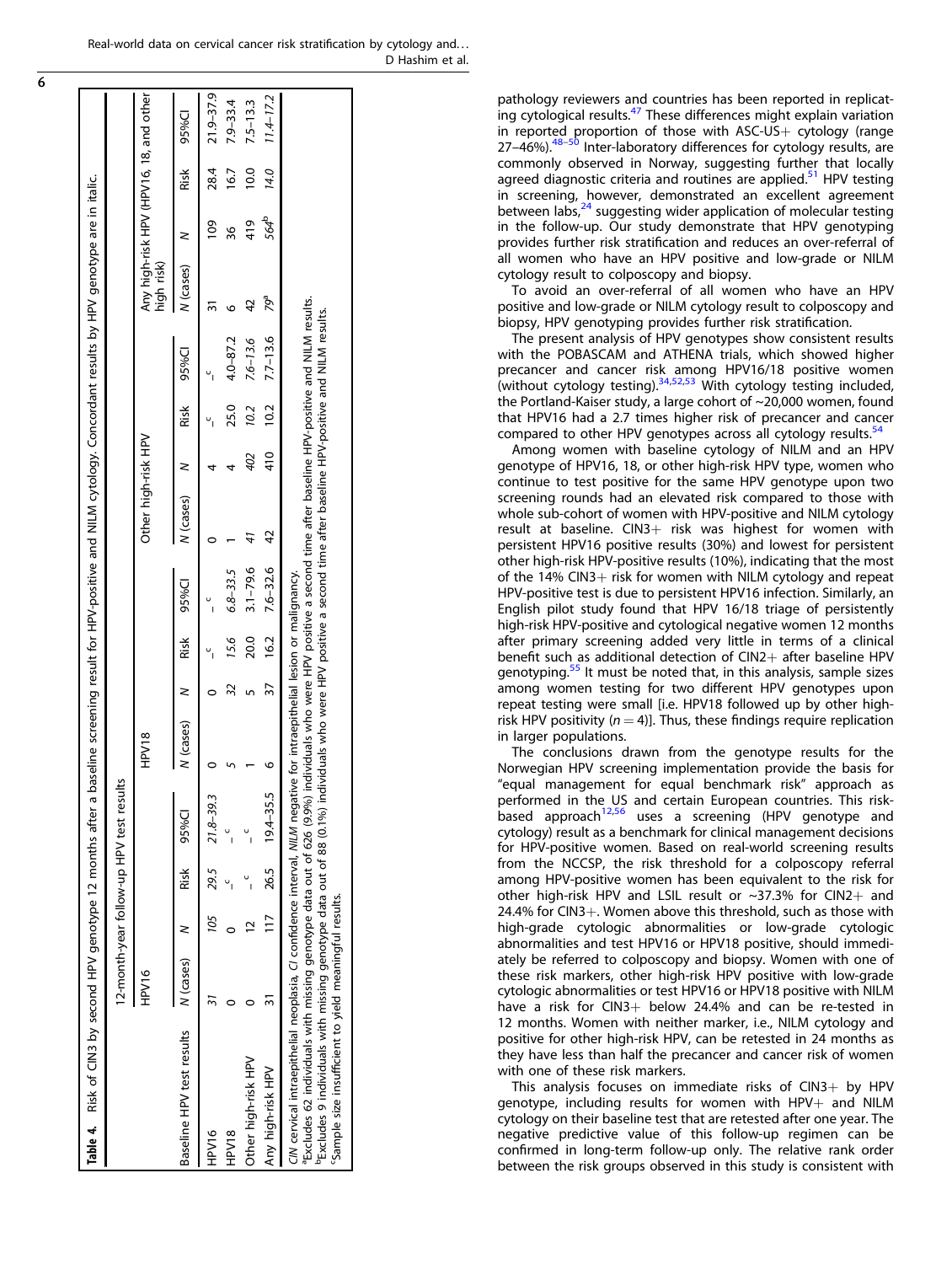Real-world data on cervical cancer risk stratification by cytology and. . . D Hashim et al.

7

<span id="page-6-0"></span>

Fig. 3 Risk of CIN3+ by NILM cytology stratified by genotype. (a) 34-43-year-old women (b) 44-69-year-old women. Abbreviations: NILM, negative for intraepithelial lesion or malignancy. Other high-risk HPV includes 31, 33, 35, 39, 45, 51, 52, 56, 58, 59, 66, 68.

those HPV genotype/cytology screening results reported elsewhere.<sup>[12](#page-7-0),[56](#page-8-0)</sup> It must also be noted that the threshold at which the risk of cancer in an individual patient outweighs any disadvantage of management and treatment varies according to the patient's characteristics and local service considerations. In a country like Norway, with an established screening program and with high follow-up of screen positives, the threshold for colposcopy referral and treatment may be set higher safely, due to the relatively low risk among women with negative test results. Taking these factors under consideration, these results should be interpreted as a basis for the incorporation of HPV genotyping into primary screening as well as a rationale for risk reductions following over-referral of women to colposcopy and biopsy after primary HPV screening using real-world screening data.

There were several limitations. First, there was only a short followup time for this cohort. Second, estimates of cervical disease (CIN2+ and CIN3+) were calculated based on women who underwent concurrent colposcopy and biopsy. Women with an NILM cytology and HPV-negative result are not typically referred to colposcopy and biopsy and therefore, their cervical histology status is not known. Women who do undergo immediate colposcopy and biopsy with an NILM cytology result, which is against NCCSP and most other cervical cancer screening guidelines, likely represent a biased sample.<sup>[57](#page-8-0)</sup> It has also been shown that precancer and cancer risk for women with an NILM cytology and HPV-positive result is 5.9%, making the likelihood of undetected precancer and cancer in a subset of these women quite low. $49$ 

Despite these limitations, this study has notable strengths. This is the first study to investigate the role of HPV partial genotyping and cytology in an HPV-based screening programme in Norway. Norway has a population-based registration system of cytology results and biopsies and all results are included even if women chose to attend private healthcare. This system reduces loss to follow-up risk and selection biases and has shown to be highly reproducible.<sup>[58](#page-8-0)</sup> Further, data were collected uniformly, and laboratory tests were performed within an organised cervical cancer screening program with relatively high-population coverage. Results of this analysis can, therefore, be generalisable to a larger population-based cervical screening program, which is a prerequisite for advocating population-wide cancer screening management by HPV genotype. While not generalisable to certain other populations with different patterns of care, compliance, testing, rescreening intervals, or risk factors,<sup>[12](#page-7-0)</sup> the results of this study have altered the management protocol for HPV-positive women living in Norway, $59$  providing an example of using population-based screening data as a basis for which to implement screening (Supplementary Fig. 2). The results obtained are thus valuable for both Norwegian and non-Norwegian policymakers, as well as for public health organisations that aim to reduce cervical cancer burden.

In conclusion, we found that HPV16 and HPV18 have a higher risk for CIN3+ and CIN2+ and partial HPV genotyping, in combination with cytology results, can better differentiate HPVpositive women at higher and lower risk for cervical precancer or cancer than cytology alone. This is crucial for women who are at too high risk for surveillance alone, such as those with HPV16/18 and low-grade cytology, while limiting unnecessary colposcopy and biopsy for women with lower precancer or cancer risk, such as those positive for other high-risk HPV genotypes and low-grade cytology. These findings provided the evidence for and adoption of the use of partial HPV genotyping for the management of HPV-positive women aged 34–69 years in Norway.<sup>[59](#page-8-0)</sup>

#### AUTHOR CONTRIBUTIONS

Study design: D.H. and M.N. Data management: G.B.S. Statistical analysis: D.H. Drafted the paper: D.H. Commented on the draft: P.E.C., M.N, B.E., G.B.S., T.B. and A.T. Decision to submit: all authors.

#### ADDITIONAL INFORMATION

Ethics approval and consent to participate This study was approved by the Regional Committee for Medical and Health Research Ethics (REK) in South East Norway (REK reference number 2017/1910). REK has given exemption from the consent requirement pursuant to the Norwegian Health Research Act § 35. This exemption is provided that the research in question is of significant interest to society, and the welfare and integrity of the participants is ensured. The specific purpose of this project is to improve cervical cancer prevention and diagnose the disease earlier. The study was performed in accordance with the Declaration of Helsinki.

Consent to publish Not applicable.

Data availability All data not included in this published article are available upon reasonable request from the Cancer Registry of Norway.

Competing interests P.E.C. has received cervical screening tests and diagnostics from Roche, Becton Dickinson, Cepheid, and Arbor Vita Corporation at a reduced or no cost for research. All other authors report no competing interests.

Funding information This work is supported by a grant from the Norwegian Cancer Society, project ID: #564905. Sponsors had no role in study design, data collection, analysis, and interpretation of data; in the writing of the report or the decision to submit the article for publication.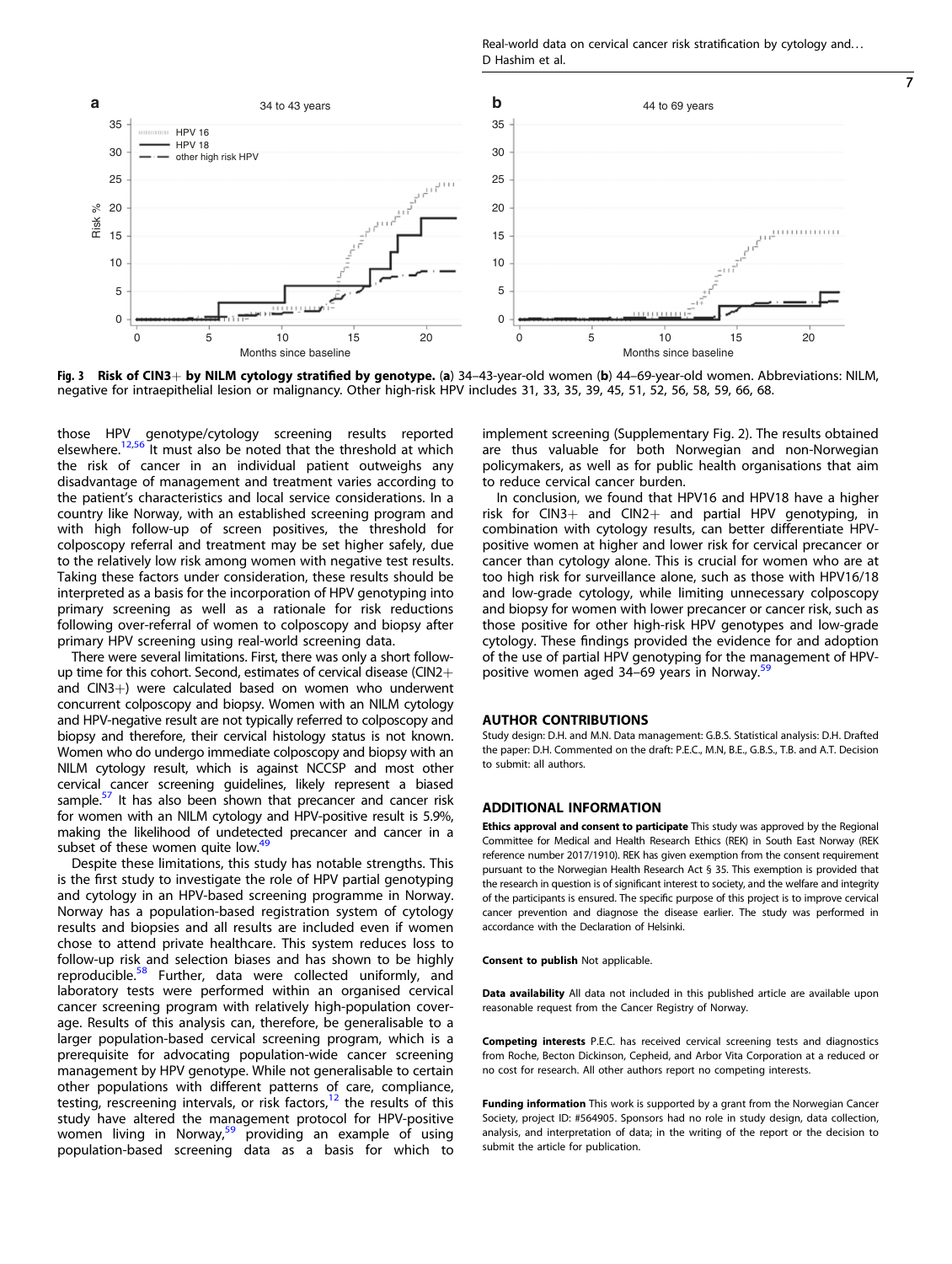<span id="page-7-0"></span>Supplementary information is available for this paper at [https://doi.org/10.1038/](https://doi.org/10.1038/s41416-020-0790-1) [s41416-020-0790-1.](https://doi.org/10.1038/s41416-020-0790-1)

Publisher's note Springer Nature remains neutral with regard to jurisdictional claims in published maps and institutional affiliations.

#### **REFERENCES**

- 1. Castle, P. E., Rodriguez, A. C., Burk, R. D., Herrero, R., Wacholder, S., Alfaro, M. et al. Short term persistence of human papillomavirus and risk of cervical precancer and cancer: population based cohort study. BMJ 339, b2569 (2009).
- 2. Kjaer, S. K., Frederiksen, K., Munk, C. & Iftner, T. Long-term absolute risk of cervical intraepithelial neoplasia grade 3 or worse following human papillomavirus infection: role of persistence. J. Natl Cancer Inst. 102, 1478-1488 (2010).
- 3. Vesco, K. K., Whitlock, E. P., Eder, M., Burda, B. U., Senger, C. A. & Lutz, K. Risk factors and other epidemiologic considerations for cervical cancer screening: a narrative review for the U.S. Preventive Services Task Force. Ann. Intern. Med. 155, 698–705 (2011).
- 4. Ronco, G., Dillner, J., Elfstrom, K. M., Tunesi, S., Snijders, P. J., Arbyn, M. et al. Efficacy of HPV-based screening for prevention of invasive cervical cancer: followup of four European randomised controlled trials. Lancet 383, 524-532 (2014).
- 5. Arbyn, M., Ronco, G., Anttila, A., Meijer, C. J., Poljak, M., Ogilvie, G. et al. Evidence regarding human papillomavirus testing in secondary prevention of cervical cancer. Vaccine 30, F88–F99 (2012).
- 6. Whitlock, E. P., Vesco, K. K., Eder, M., Lin, J. S., Senger, C. A. & Burda, B. U. Liquidbased cytology and human papillomavirus testing to screen for cervical cancer: a systematic review for the U.S. Preventive Services Task Force. Ann. Intern. Med. 155, 687–697 (2011).
- 7. von Karsa, L., Arbyn, M., De Vuyst, H., Dillner, J., Dillner, L., Franceschi, S. et al. European guidelines for quality assurance in cervical cancer screening. Summary of the supplements on HPV screening and vaccination. Papillomavirus Res. 1, 22–31 (2015).
- 8. Naucler, P., Ryd, W., Tornberg, S., Strand, A., Wadell, G., Elfgren, K. et al. Human papillomavirus and Papanicolaou tests to screen for cervical cancer. N. Engl. J. Med. 357, 1589–1597 (2007).
- 9. Castle, P. E. & Katki, H. A. Benefits and risks of HPV testing in cervical cancer screening. Lancet Oncol. 11, 214–215 (2010).
- 10. Wentzensen, N., Schiffman, M., Palmer, T. & Arbyn, M. Triage of HPV positive women in cervical cancer screening. J. Clin. Virol. 76, S49-s55 (2016).
- 11. Velentzis, L. S., Caruana, M., Simms, K. T., Lew, J. B., Shi, J. F., Saville, M. et al. How will transitioning from cytology to HPV testing change the balance between the benefits and harms of cervical cancer screening? Estimates of the impact on cervical cancer, treatment rates and adverse obstetric outcomes in Australia, a high vaccination coverage country. Int. J. Cancer 141, 2410-2422 (2017).
- 12. Katki, H. A., Schiffman, M., Castle, P. E., Fetterman, B., Poitras, N. E., Lorey, T. et al. Benchmarking CIN3+ risk as the basis for incorporating HPV and Pap cotesting into cervical screening and management guidelines. J. Low. Genit. Trac. Dis. 17, S28 (2013).
- 13. Wright, T. C. Jr., Stoler, M. H., Sharma, A., Zhang, G., Behrens, C., Wright, T. L. et al. Evaluation of HPV-16 and HPV-18 genotyping for the triage of women with highrisk HPV+ cytology-negative results. Am. J. Clin. Pathol. 136, 578-586 (2011).
- 14. Wheeler, C. M., Hunt, W. C., Schiffman, M. & Castle, P. E. Human papillomavirus genotypes and the cumulative 2-year risk of cervical precancer. J. Infect. Dis. 194, 1291–1299 (2006).
- 15. Castle, P. E., Solomon, D., Schiffman, M. & Wheeler, C. M. Human papillomavirus type 16 infections and 2-year absolute risk of cervical precancer in women with equivocal or mild cytologic abnormalities. J. Natl Cancer Inst. 97, 1066-1071 (2005).
- 16. Saslow, D., Solomon, D., Lawson, H. W., Killackey, M., Kulasingam, S. L., Cain, J. et al. American Cancer Society, American Society for Colposcopy and Cervical Pathology, and American Society for Clinical Pathology screening guidelines for the prevention and early detection of cervical cancer. CA Cancer J. Clin. 62, 147–172 (2012).
- 17. Castle, P. E., Cuzick, J., Stoler, M. H., Wright, T. C. Jr., Reid, J. L., Dockter, J. et al. Detection of human papillomavirus 16, 18, and 45 in women with ASC-US cytology and the risk of cervical precancer: results from the CLEAR HPV study. Am. J. Clin. Pathol. 143, 160–167 (2015).
- 18. de Sanjose, S., Quint, W. G., Alemany, L., Geraets, D. T., Klaustermeier, J. E., Lloveras, B. et al. Human papillomavirus genotype attribution in invasive cervical cancer: a retrospective cross-sectional worldwide study. Lancet Oncol. 11, 1048–1056 (2010).
- 19. Khan, M. J., Castle, P. E., Lorincz, A. T., Wacholder, S., Sherman, M., Scott, D. R. et al. The elevated 10-year risk of cervical precancer and cancer in women with human

papillomavirus (HPV) type 16 or 18 and the possible utility of type-specific HPV testing in clinical practice. J. Natl Cancer Inst. 97, 1072–1079 (2005).

- 20. Hosaka, M., Fujita, H., Hanley, S. J., Sasaki, T., Shirakawa, Y., Abiko, M. et al. Incidence risk of cervical intraepithelial neoplasia 3 or more severe lesions is a function of human papillomavirus genotypes and severity of cytological and histological abnormalities in adult Japanese women. Int. J. Cancer 132, 327-334 (2013).
- 21. Wright, T. C. Jr., Stoler, M. H., Behrens, C. M., Apple, R., Derion, T. & Wright, T. L. The ATHENA human papillomavirus study: design, methods, and baseline results. Am. J. Obstet. Gynecol. 206, 46.e1–.e11 (2012).
- 22. Polman, N. J., Veldhuijzen, N. J., Heideman, D. A. M., Snijders, P. J. F., Meijer, C. & Berkhof, J. Management of HPV-positive women in cervical screening using results from two consecutive screening rounds. International journal of cancer. Int. J. Cancer 144, 2339-2346 (2019).
- 23. Arbyn, M., Xu, L., Verdoodt, F., Cuzick, J., Szarewski, A., Belinson, J. L. et al. Genotyping for human papillomavirus types 16 and 18 in women with minor cervical lesions: a systematic review and meta-analysis. Ann. Intern. Med. 166, 118–127  $(2017)$
- 24. Engesaeter, B., van Diermen Hidle, B., Hansen, M., Moltu, P., Staby, K. M., Borchgrevink-Persen, S. et al. Quality assurance of human papillomavirus (HPV) testing in the implementation of HPV primary screening in Norway: an inter-laboratory reproducibility study. BMC Infect. Dis. 16, 698 (2016).
- 25. Laboratories A. Realtime High Risk HPV [Website]. [https://www.molecular.abbott/](https://www.molecular.abbott/int/en/products/infectious-disease/realtime-high-risk-hpv) [int/en/products/infectious-disease/realtime-high-risk-hpv](https://www.molecular.abbott/int/en/products/infectious-disease/realtime-high-risk-hpv) (Abbott, Abbott Park, Illinois, 2018).
- 26. Diagnostics R. M. cobas® HPV 2018. [https://molecular.roche.com/assays/cobas](https://molecular.roche.com/assays/cobas-hpv-test/)[hpv-test/](https://molecular.roche.com/assays/cobas-hpv-test/) (2018).
- 27. Solomon, D. & Nayar, R. The Bethesda System for reporting cervical cytology: definitions, criteria, and explanatory notes. 2 ed. (Springer-Verlag New-York, Inc., New-York, 2004).
- 28. Trope A., Engesaeter B., Nygard M., Andreassen T., Lonnberg S. & Ursin G. [Safe implementation of HPV testing in the Norwegian Cervical Cancer Screening Programme]. Tidsskrift for den Norske laegeforening : tidsskrift for praktisk medicin, ny raekke. 137, (2017).
- 29. Leinonen, M. K., Hansen, S. A., Skare, G. B., Skaaret, I. B., Silva, M., Johannesen, T. B. et al. Low proportion of unreported cervical treatments in the cancer registry of Norway between 1998 and 2013. Acta Oncologica 57, 1663–1670 (2018).
- 30. Larsen, I. K., Smastuen, M., Johannesen, T. B., Langmark, F., Parkin, D. M., Bray, F. et al. Data quality at the Cancer Registry of Norway: an overview of comparability, completeness, validity and timeliness. Eur. J. Cancer 45, 1218–1231 (2009).
- 31. Nygard, J. F., Skare, G. B. & Thoresen, S. O. The cervical cancer screening programme in Norway, 1992-2000: changes in Pap smear coverage and incidence of cervical cancer. J. Med. Screen. 9, 86–91 (2002).
- 32. Tavassoli, F. A., Devilee, P. Pathology and genetics of tumours of the breast and female genital organs. Lyon: IARC Press; 2003.
- 33. Schiffman, M., Hyun, N., Raine-Bennett, T. R., Katki, H., Fetterman, B., Gage, J. C. et al. A cohort study of cervical screening using partial HPV typing and cytology triage. Int. J. Cancer 139, 2606–2615 (2016).
- 34. Castle, P. E., Stoler, M. H., Wright, T. C. Jr., Sharma, A., Wright, T. L. & Behrens, C. M. Performance of carcinogenic human papillomavirus (HPV) testing and HPV16 or HPV18 genotyping for cervical cancer screening of women aged 25 years and older: a subanalysis of the ATHENA study. Lancet Oncol. 12, 880–890 (2011).
- 35. Stoler, M. H., Wright, T. C. Jr., Sharma, A., Apple, R., Gutekunst, K. & Wright, T. L. High-risk human papillomavirus testing in women with ASC-US cytology: results from the ATHENA HPV study. Am. J. Clin. Pathol. 135, 468–475 (2011).
- 36. Wentzensen, N., Wilson, L. E., Wheeler, C. M., Carreon, J. D., Gravitt, P. E., Schiffman, M. et al. Hierarchical clustering of human papilloma virus genotype patterns in the ASCUS-LSIL triage study. Cancer Res. 70, 8578–8586 (2010).
- 37. Castle, P. E., Stoler, M. H., Solomon, D. & Schiffman, M. The relationship of community biopsy-diagnosed cervical intraepithelial neoplasia grade 2 to the quality control pathology-reviewed diagnoses: an ALTS report. Am. J. Clin. Pathol. 127, 805–815 (2007).
- 38. Stoler, M. H. & Schiffman, M. Atypical Squamous Cells of Undetermined Significance-Low-grade Squamous Intraepithelial Lesion Triage Study (ALTS) Group. Interobserver reproducibility of cervical cytologic and histologic interpretations: realistic estimates from the ASCUS-LSIL Triage Study. JAMA 285, 1500–1505 (2001).
- 39. Castle, P. E., Schiffman, M., Wheeler, C. M. & Solomon, D. Evidence for frequent regression of cervical intraepithelial neoplasia-grade 2. Obstet. Gynecol. 113, 18–25 (2009).
- 40. Moscicki, A. B., Ma, Y., Wibbelsman, C., Darragh, T. M., Powers, A., Farhat, S. et al. Rate of and risks for regression of cervical intraepithelial neoplasia 2 in adolescents and young women. Obstet. Gynecol. 116, 1373–1380 (2010).
- 41. Kaplan, E. L. & Meier, P. Nonparametric estimation from incomplete observations. J. Am. Stat. Assoc. 53, 457–481 (1958).